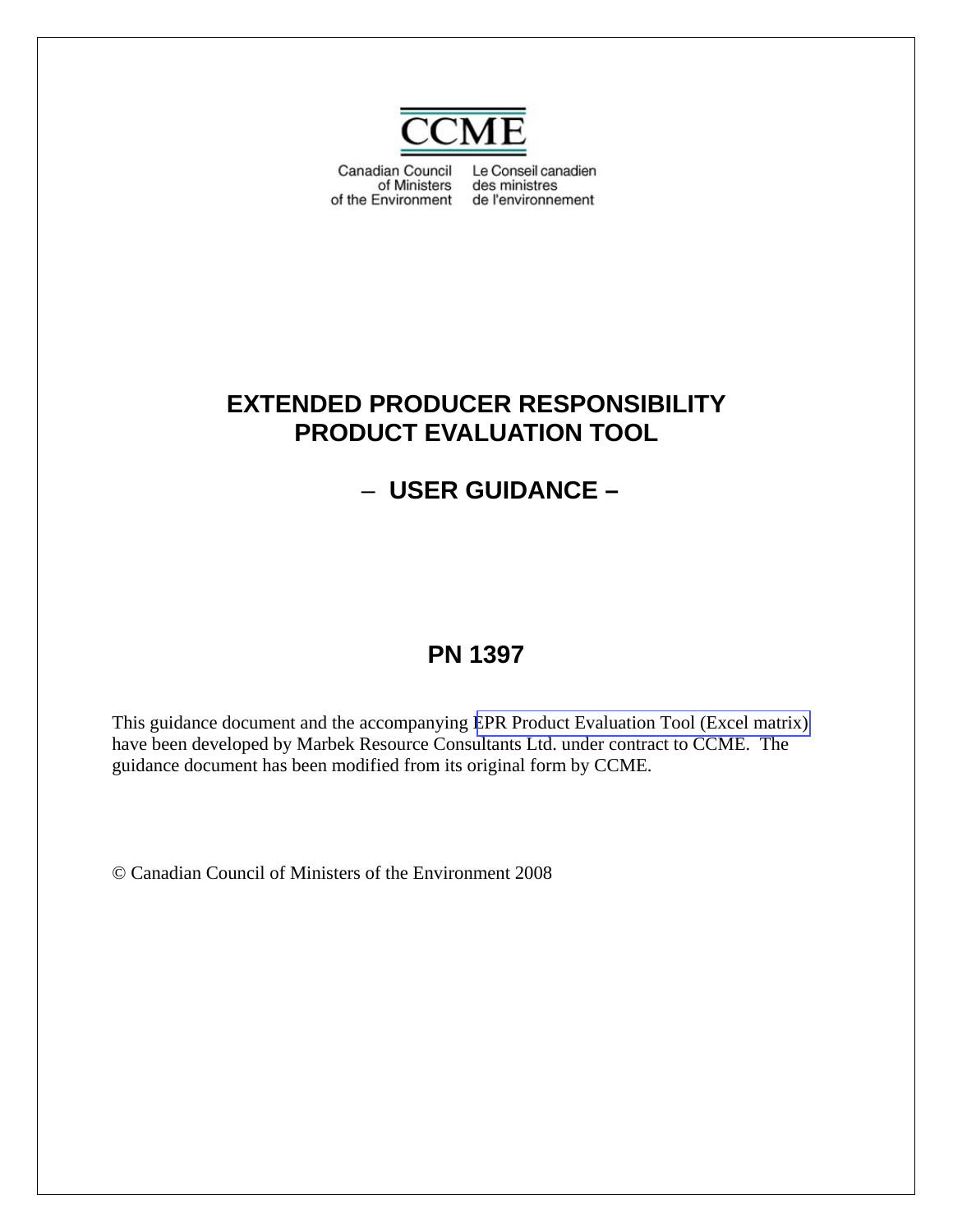# **Table of Contents**

| (A)              |  |
|------------------|--|
| 1 <sub>B</sub> ) |  |
| <b>STEP 2:</b>   |  |
| 2A)              |  |
| 2B)              |  |
| <b>STEP 3:</b>   |  |
| 3A)              |  |
| 3B)              |  |
| 3C               |  |
|                  |  |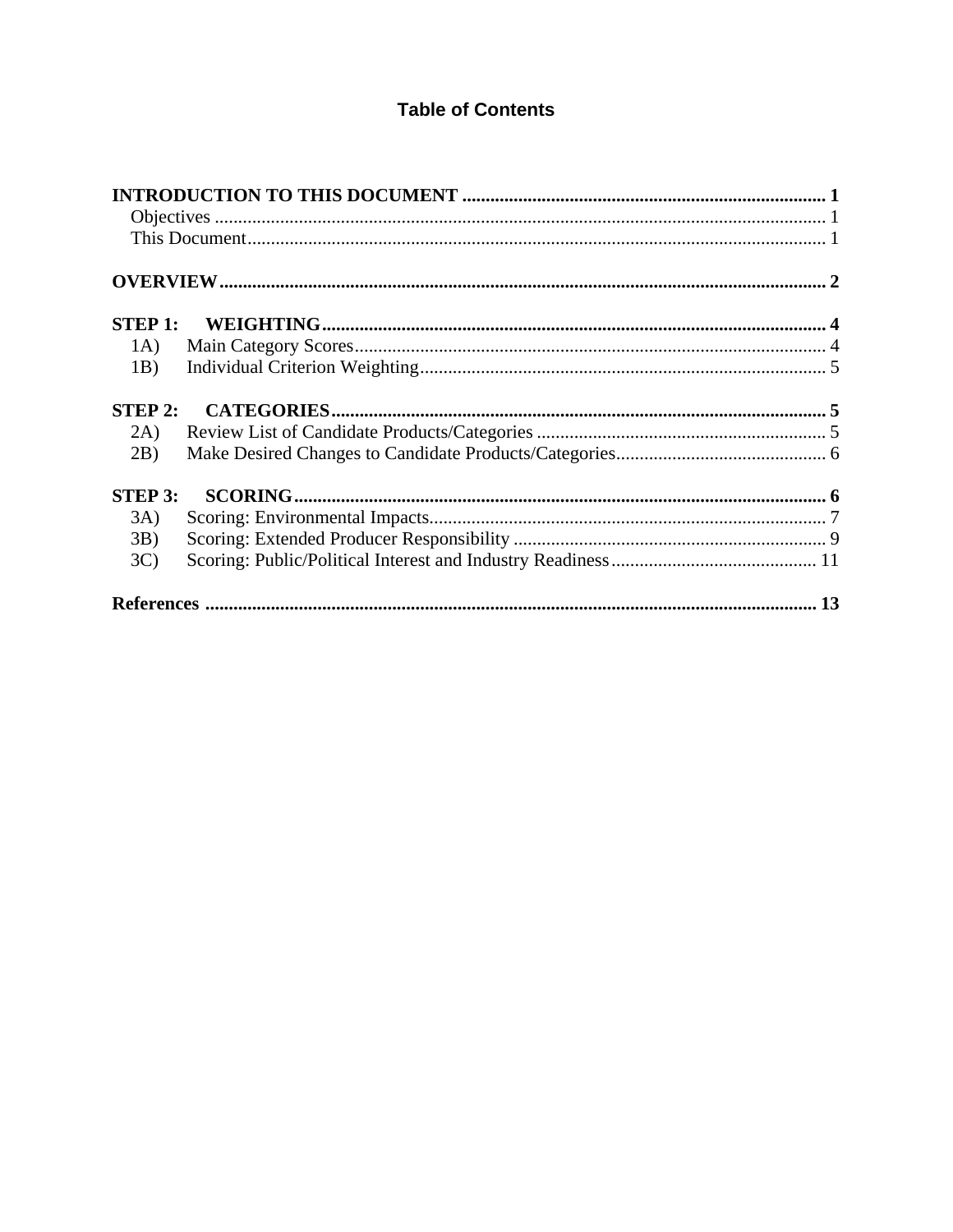# **INTRODUCTION TO THIS DOCUMENT**

This guidance document has been produced as an initiative of the Canadian Council of Ministers of the Environment (CCME) Extended Producer Responsibility Task Group (EPRTG). EPRTG's mandate is to provide guidance on the development and implementation of EPR and stewardship programs in Canada. As part of this mandate, the EPRTG has overseen the production of an EPR evaluation tool (an Excel matrix), which accompanies this guidance document. The intent is to have the tool available for use by decision-makers across Canada to assist in the prioritization of candidate products for an EPR program.

## **Objectives**

The objective of the evaluation tool is to examine the relevance of EPR as a tool for managing a product at the end of its useful life. This tool can be used in two ways:

- For a single candidate product (or a family of related products): to determine whether EPR is a suitable program option (judging by its score out of 100 total points), or
- For a list of possible candidate products (or families of related products): to help prioritize among a list of candidate products to determine which is best suited to EPR (highest scores out of 100 total points).

### **This Document**

This guidance document presents a process designed to help identify the priority candidate products for an EPR program. This guidance accompanies an evaluation tool which systematically allows the user to consider implementation of an EPR program for one or more candidate products by answering a series of questions (criteria). This tool is designed for flexibility by allowing the unique circumstances of the user to be included.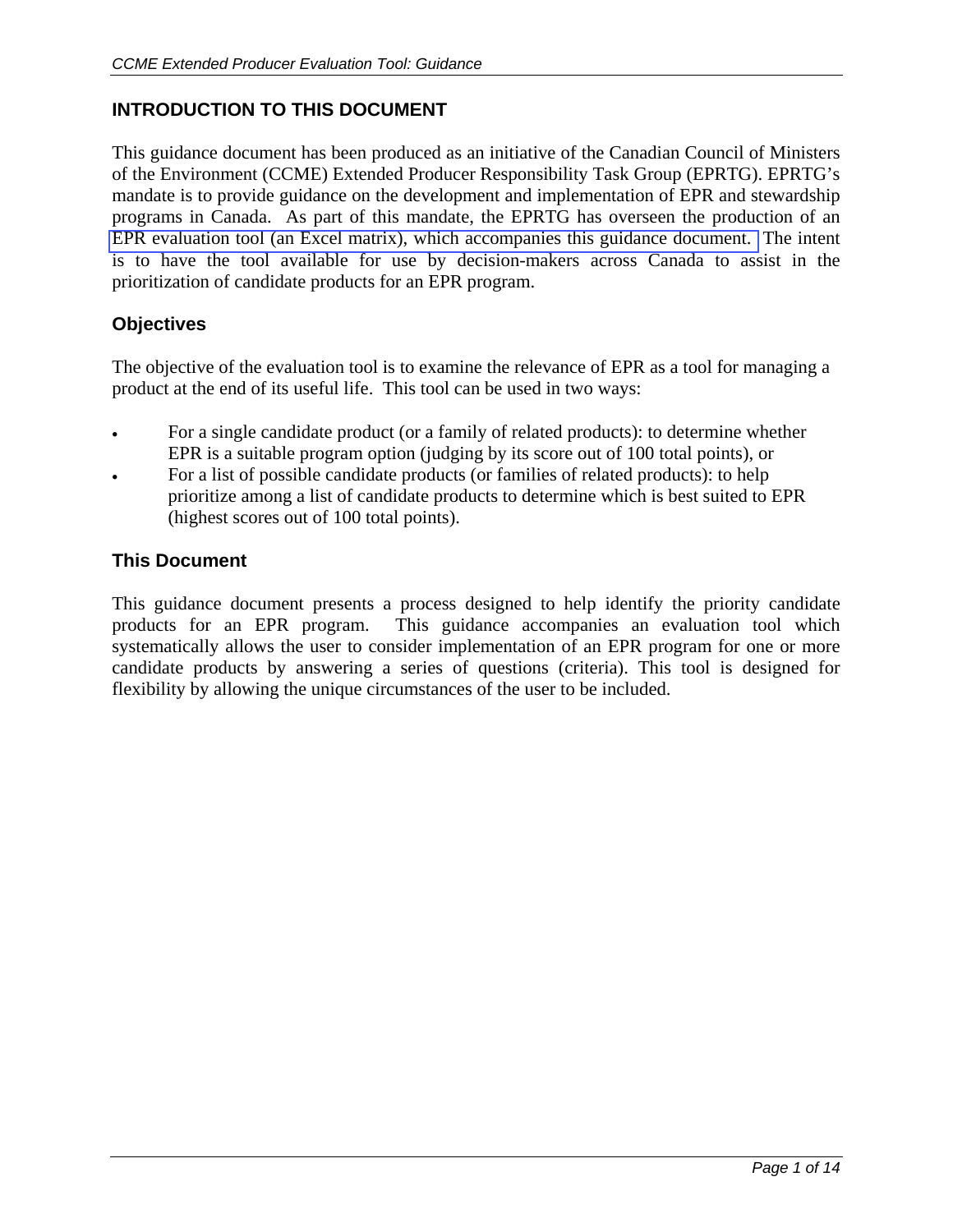## **OVERVIEW**

The following steps are outlined in this document:

### *Step 1: Review the criteria and determine the relative weight assigned to each*

This evaluation tool includes three groups of criteria:

- Group 1: Environmental Impacts
- Group 2: Extended Producer Responsibility
- Group 3: Public/Political Interest & Industry Readiness

The user must first review these main *groups of criteria* and determine the number of points (the "weight") allotted to each group. The user can accept the default weights provided in the tool for each group of criteria, or can select alternative weights.

The user must then review the *individual criteria within each group* and determine the weight assigned to each. Once again, the user can accept the default weights provided in the tool for each criterion, or can select alternative weights.

### *Step 2: Select candidate products/categories*

This is a scoping task. The evaluation tool provides a list of candidate products and product categories, presented in the left-hand column of the worksheet. This is intended to be a starting list and can be revised as necessary by the user by typing in new products, and by ignoring or deleting products which the user does not wish to evaluate.

#### *Step 3: Evaluate each candidate product*

The final step is to score each product (or product category) on a scale of 1-5 for each of the criteria included in the evaluation tool. Scoring guidance and detailed indicators to assist the user in assigning a score are included in this guidance document. The user inputs the assigned score into the appropriate cell in the spreadsheet, and weighted scores are automatically calculated.

See Exhibit 1 (overleaf) for a graphic presentation of this overview, and the subsequent sections provide additional detail for each of the three steps summarized above.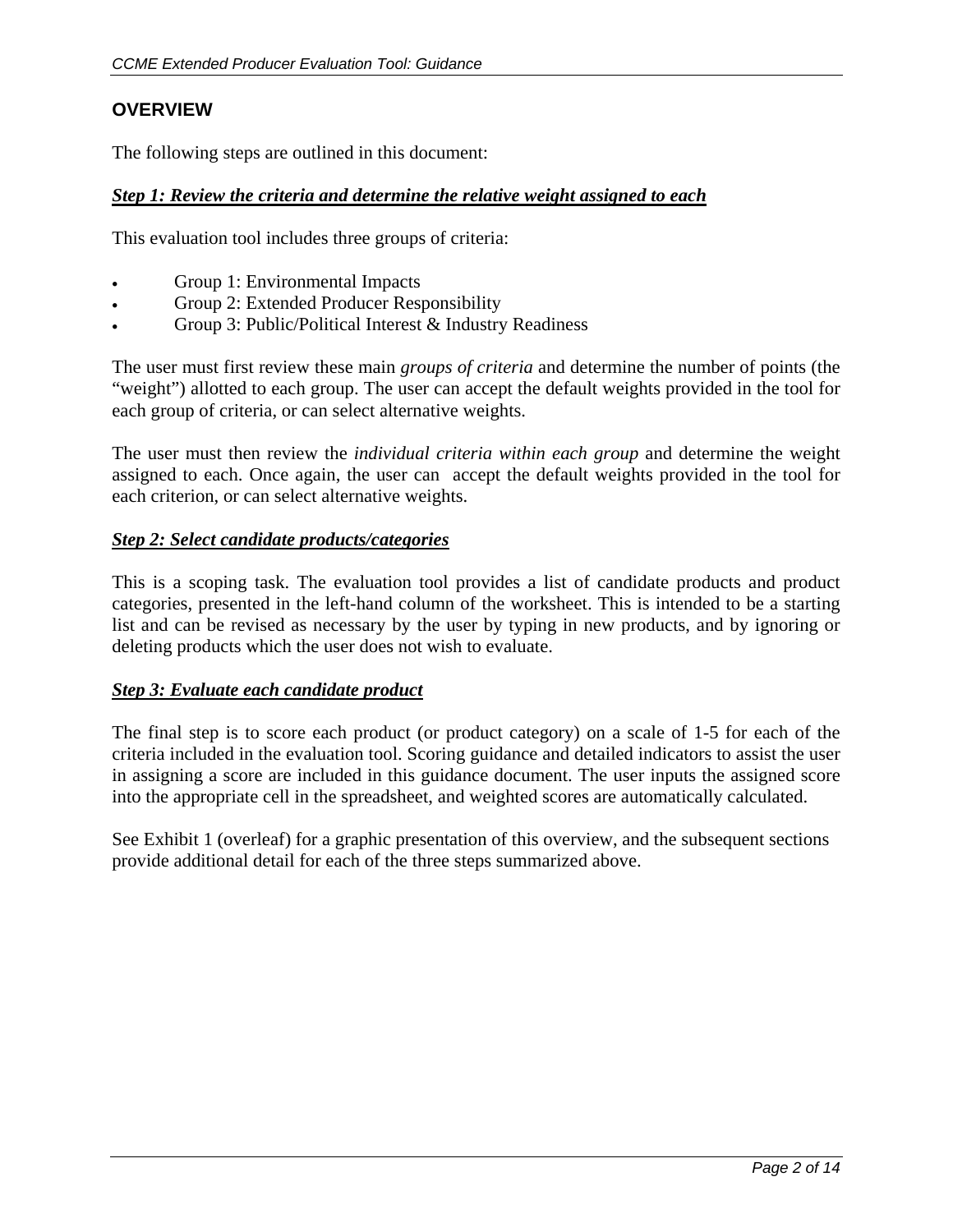|  | <b>Exhibit 1: Overview of Steps</b> |
|--|-------------------------------------|
|--|-------------------------------------|

|                        | <b>Criteria Group:</b>                                                                                                               |                                                                                                                                                                                                                                                                                                                        |                                 | <b>Environmental Impacts</b>                                             |                                                                                                                              |                                                                 |                                                                                                                                                                                                       |                                 |                                                                                                       |                                                                                                                                                                                             |                                                                          | <b>Extended Producer Responsibility</b>                                        |                                                                                               | <b>Public/Political Interest &amp; Industry Readiness</b> |                                                                                                                                |                                    |                                                                              |                                    |                                    |                                                                                                                                                                                                                                                             |
|------------------------|--------------------------------------------------------------------------------------------------------------------------------------|------------------------------------------------------------------------------------------------------------------------------------------------------------------------------------------------------------------------------------------------------------------------------------------------------------------------|---------------------------------|--------------------------------------------------------------------------|------------------------------------------------------------------------------------------------------------------------------|-----------------------------------------------------------------|-------------------------------------------------------------------------------------------------------------------------------------------------------------------------------------------------------|---------------------------------|-------------------------------------------------------------------------------------------------------|---------------------------------------------------------------------------------------------------------------------------------------------------------------------------------------------|--------------------------------------------------------------------------|--------------------------------------------------------------------------------|-----------------------------------------------------------------------------------------------|-----------------------------------------------------------|--------------------------------------------------------------------------------------------------------------------------------|------------------------------------|------------------------------------------------------------------------------|------------------------------------|------------------------------------|-------------------------------------------------------------------------------------------------------------------------------------------------------------------------------------------------------------------------------------------------------------|
| STEP 1 A $\rightarrow$ | Criteria Group Score (out of 100)                                                                                                    |                                                                                                                                                                                                                                                                                                                        |                                 |                                                                          | 50                                                                                                                           |                                                                 |                                                                                                                                                                                                       |                                 |                                                                                                       |                                                                                                                                                                                             | 40                                                                       |                                                                                |                                                                                               |                                                           | 10                                                                                                                             |                                    |                                                                              |                                    |                                    |                                                                                                                                                                                                                                                             |
|                        | <b>Criteria Sub-Group:</b>                                                                                                           | <b>Toxicty/Hazard Impact</b><br>Does the<br>Is the anticipated<br>duration of the<br>product, or its<br>components or<br>enviornmental o<br>byproducts,<br>human health<br>effects likely to<br>contain toxics or<br>be significant?<br>otherwise<br>hazardous<br>substances to the<br>environment or<br>human health? |                                 | <b>Global Impact</b>                                                     |                                                                                                                              | <b>Waste Stream</b><br><b>Volume or</b><br><b>Weight Impact</b> |                                                                                                                                                                                                       | Resource                        |                                                                                                       | <b>Product</b>                                                                                                                                                                              |                                                                          | <b>DfE</b>                                                                     | <b>Public Interest</b><br>Is there public<br>upport for an EPF<br>system for this<br>product? |                                                           | <b>Producer</b><br><b>Interest</b><br>Could producers<br>be ready to<br>implement an<br><b>EPR</b> system for<br>this product? |                                    | <b>Political Interest</b><br>Is there political<br>interest in a<br>program? |                                    | <b>Total Score</b><br>(out of 100) |                                                                                                                                                                                                                                                             |
|                        | Criteira:                                                                                                                            |                                                                                                                                                                                                                                                                                                                        |                                 |                                                                          | Are reductions in<br>greenhouse gas<br>emissions<br>possible if the<br>product were<br>managed<br>through an EPR<br>program? |                                                                 | Is this product a<br>significant<br>component by<br>volume to the<br>municipal waste<br>stream? OR Is<br>this product a<br>significant<br>component by<br>weight to the<br>municipal waste<br>stream? |                                 | Is this a wasted<br>resource that is<br>not currently<br>ecycled, reused<br>or otherwise<br>marketed? | Is this a nuisance<br>product in terms<br>of: litter; curbside<br>collection or other<br>infrastructure<br>difficulties; or are<br>there problems<br>marketing the<br>collected<br>product? |                                                                          | Are similar<br>products<br>managed under<br>an EPR system?                     |                                                                                               |                                                           |                                                                                                                                |                                    |                                                                              |                                    |                                    | Is it possible that<br>an EPR program<br>for the product<br>could stimulate<br>product redesign<br>(Design for<br>Environment) to<br>reduce material<br>and resource<br>usage, non-<br>hazardous and<br>nazardous waste<br>generation, and<br>toxics usage? |
|                        | <b>Possible Scores for each Criteria:</b>                                                                                            | <b>Score Using</b><br>Scale of 1-5                                                                                                                                                                                                                                                                                     |                                 | <b>Score Using</b><br>Scale of 1-5                                       | <b>Score Using</b><br>Scale of 1-5                                                                                           |                                                                 | <b>Score Using</b><br>Scale of 1-5                                                                                                                                                                    |                                 | <b>Score Using</b><br>Scale of 1-5                                                                    | <b>Score Using</b><br>Scale of 1-5                                                                                                                                                          |                                                                          | <b>Score Using</b><br>Scale of 1-5                                             | <b>Score Using</b><br>Scale of 1-5                                                            | <b>Score Using Scale</b><br>of 1-5                        |                                                                                                                                | <b>Score Using</b><br>Scale of 1-5 |                                                                              | <b>Score Using</b><br>Scale of 1-5 |                                    |                                                                                                                                                                                                                                                             |
| STEP 1 B $\rightarrow$ | <b>Criterion Weighting:</b>                                                                                                          |                                                                                                                                                                                                                                                                                                                        | 50%                             | 20 <sup>o</sup>                                                          |                                                                                                                              | 10%                                                             |                                                                                                                                                                                                       | 20%                             | 25%                                                                                                   |                                                                                                                                                                                             | 25%                                                                      | 25%                                                                            | 25%                                                                                           |                                                           | 33,33%                                                                                                                         |                                    | 33,33%                                                                       |                                    | 33,33%                             |                                                                                                                                                                                                                                                             |
| STEP 2 $\rightarrow$   | <b>Candidate Products</b>                                                                                                            |                                                                                                                                                                                                                                                                                                                        | Score Weighted<br>Score         | Score Weighted<br>Score                                                  | Score                                                                                                                        | Weighted<br>Score                                               | Score Weighted<br>Score                                                                                                                                                                               |                                 | Score                                                                                                 |                                                                                                                                                                                             | Score                                                                    | Score Weighted Score Weighted Score Weighted<br>Score                          | Score<br>Weighted<br>Score                                                                    | Score                                                     | Weighted<br>Score                                                                                                              | Score                              | <b>Neighted</b><br>Score                                                     |                                    | Score Weighted<br>Score            |                                                                                                                                                                                                                                                             |
|                        | automotive                                                                                                                           |                                                                                                                                                                                                                                                                                                                        |                                 |                                                                          |                                                                                                                              |                                                                 |                                                                                                                                                                                                       |                                 |                                                                                                       |                                                                                                                                                                                             |                                                                          |                                                                                |                                                                                               |                                                           |                                                                                                                                |                                    |                                                                              |                                    |                                    |                                                                                                                                                                                                                                                             |
|                        | automobiles<br>anti-freeze<br>oil, oil containers and filters<br>tires or tire tubes<br>other                                        |                                                                                                                                                                                                                                                                                                                        | 0,0<br>0,0<br>0.0<br>0,0<br>0,0 | 0,0<br>$\Omega$<br>0,0<br>0.0<br>$\Omega$<br>0,0<br>0,0<br>$\Omega$      |                                                                                                                              | 0.0<br>0,0<br>0.0<br>0.0<br>0,0                                 | $\Omega$                                                                                                                                                                                              | 0.0<br>0,0<br>0.0<br>0,0<br>0,0 | $\overline{0}$<br>0.0<br>0.0<br>0.0<br>0.0<br>0,0                                                     |                                                                                                                                                                                             | 0,0<br>$\Omega$<br>0,0<br>0.0<br>0,0<br>0,0                              | $\Omega$<br>0.0<br>0.0<br>0.0<br>0,0<br>0,0                                    | 0.0<br>$\Omega$<br>0,0<br>0.0<br>0,0<br>0,0                                                   | $\Omega$                                                  | 0,0<br>0,0<br>0.0<br>0,0<br>0,0                                                                                                | $\Omega$                           | 0.0<br>0,0<br>0.0<br>0.0<br>0,0                                              | $\Omega$                           | 0.0<br>0,0<br>0.0<br>0,0<br>0,0    | 0,0<br>0,0<br>0,0<br>0,0<br>0,0                                                                                                                                                                                                                             |
| STEP 3                 | C&D material                                                                                                                         |                                                                                                                                                                                                                                                                                                                        |                                 |                                                                          |                                                                                                                              |                                                                 |                                                                                                                                                                                                       |                                 |                                                                                                       |                                                                                                                                                                                             |                                                                          |                                                                                |                                                                                               |                                                           |                                                                                                                                |                                    |                                                                              |                                    |                                    |                                                                                                                                                                                                                                                             |
|                        | aggregate material<br>building material<br>asphalt shingles<br>drywall                                                               | $\Omega$                                                                                                                                                                                                                                                                                                               | 0,0<br>0,0<br>0,0               | 0,0<br>$\overline{0}$<br>0,0<br>$\Omega$<br>$\overline{0}$<br>0,0        | $\Omega$                                                                                                                     | 0,0<br>0,0<br>0,0                                               | $\overline{0}$<br>$\Omega$<br>$\Omega$                                                                                                                                                                | 0,0<br>0,0<br>0,0               | 0,0<br>$\Omega$<br>0,0<br>0.0<br>$\Omega$                                                             |                                                                                                                                                                                             | 0,0<br>$\Omega$<br>0,0<br>$\Omega$<br>0,0<br>$\Omega$                    | οl<br>0,0<br>$\Omega$<br>0,0<br>0,0<br>$\Omega$                                | 0,0<br>$\Omega$<br>0,0<br>0,0                                                                 | $\Omega$                                                  | 0,0<br>0,0<br>0,0                                                                                                              | $\Omega$                           | 0,0<br>0,0<br>0,0                                                            | $\Omega$<br>$\Omega$               | 0,0<br>0,0<br>0,0                  | 0,0<br>0,0<br>0,0                                                                                                                                                                                                                                           |
|                        | wood<br>other<br>other                                                                                                               | $\Omega$                                                                                                                                                                                                                                                                                                               | 0,0<br>0,0<br>0.0               | 0,0<br>$\Omega$<br>0,0<br>$\Omega$<br>0.0                                |                                                                                                                              | 0,0<br>0,0<br>0.0                                               | $\Omega$                                                                                                                                                                                              | 0,0<br>0,0<br>0.0               | 0,0<br>$\Omega$<br>0,0<br>0.0                                                                         |                                                                                                                                                                                             | 0,0<br>$\Omega$<br>0,0<br>0.0                                            | 0,0<br>$\Omega$<br>0,0<br>0.0                                                  | 0,0<br>$\Omega$<br>0,0<br>0.0                                                                 | $\Omega$                                                  | 0,0<br>0,0<br>0.0                                                                                                              |                                    | 0,0<br>0,0<br>0.0                                                            | $\Omega$                           | 0,0<br>0,0<br>0.0                  | 0,0<br>0,0<br>0,0                                                                                                                                                                                                                                           |
|                        | e-waste<br>electrical equipment<br>electrical and electronic tools<br>monitoring equipment                                           | $\Omega$<br>$\Omega$                                                                                                                                                                                                                                                                                                   | 0,0<br>0,0                      | 0,0<br>$\Omega$<br>0,0<br>-01                                            | $\Omega$                                                                                                                     | 0.0<br>0,0                                                      | $\Omega$<br>$\Omega$                                                                                                                                                                                  | 0,0<br>0,0                      | $\overline{0}$<br>0,0<br>0,0<br>$\Omega$                                                              |                                                                                                                                                                                             | 0,0<br>$\Omega$<br>0,0<br>$\Omega$                                       | $\Omega$<br>0,0<br>0,0<br>$\overline{0}$                                       | 0.0<br>$\Omega$<br>0,0<br>$\Omega$                                                            | $\Omega$<br>$\mathbf{O}$                                  | 0.0<br>0,0                                                                                                                     |                                    | 0,0<br>0,0                                                                   | $\Omega$<br>$\Omega$               | 0,0<br>0,0                         | 0,0<br>0,0                                                                                                                                                                                                                                                  |
|                        | small household appliances<br>large household applicances (white goods)<br>other<br>electronics                                      |                                                                                                                                                                                                                                                                                                                        | 0,0<br>0,0<br>0,0               | 0.0<br>$\Omega$<br>0,0<br>$\Omega$<br>0.0<br>$\Omega$                    |                                                                                                                              | 0.0<br>0,0<br>0.0                                               | $\Omega$<br>$\Omega$<br>$\Omega$                                                                                                                                                                      | 0.0<br>0,0<br>0,0               | 0.0<br>$\Omega$<br>0,0<br>$\Omega$<br>0.0<br>$\Omega$                                                 |                                                                                                                                                                                             | 0,0<br>$\Omega$<br>0,0<br>$\Omega$<br>0,0<br>$\Omega$                    | 0.0<br>$\Omega$<br>0,0<br>$\Omega$<br>0,0<br>$\Omega$                          | 0,0<br>0,0<br>0.0                                                                             |                                                           | 0,0<br>0,0<br>0.0                                                                                                              |                                    | 0,0<br>0,0<br>0.0                                                            |                                    | 0,0<br>0,0<br>0.0                  | 0,0<br>0,0<br>0,0                                                                                                                                                                                                                                           |
|                        | audio and video eqiupment<br>communications equipment<br>computer and electronic products<br>leisure equipment (game-boxes or other) |                                                                                                                                                                                                                                                                                                                        | 0,0<br>0,0<br>0,0<br>0,0        | $\Omega$<br>0,0<br>0,0<br>$\Omega$<br>0,0<br>$\Omega$<br>0,0<br>$\Omega$ |                                                                                                                              | 0,0<br>0,0<br>0,0<br>0,0                                        | $\Omega$<br>$\Omega$<br>$\Omega$                                                                                                                                                                      | 0,0<br>0,0<br>0,0<br>0,0        | $\Omega$<br>0,0<br>0,0<br>$\Omega$<br>0,0<br>$\Omega$<br>0,0                                          |                                                                                                                                                                                             | 0,0<br>$\Omega$<br>0,0<br>$\Omega$<br>0,0<br>$\Omega$<br>0,0<br>$\Omega$ | $\Omega$<br>0,0<br>0,0<br>$\Omega$<br>0,0<br>$\overline{0}$<br>0,0<br>$\Omega$ | 0,0<br>0,0<br>0,0<br>$\Omega$<br>0,0                                                          | $\Omega$<br>$\Omega$                                      | 0,0<br>0,0<br>0,0<br>0,0                                                                                                       |                                    | 0,0<br>0,0<br>0,0<br>0,0                                                     | $\Omega$<br>$\Omega$               | 0,0<br>0,0<br>0,0<br>0,0           | 0,0<br>0,0<br>0,0<br>0,0                                                                                                                                                                                                                                    |
|                        | other                                                                                                                                |                                                                                                                                                                                                                                                                                                                        | 0.0                             | 0.0                                                                      |                                                                                                                              | 0.0                                                             |                                                                                                                                                                                                       | 0.0                             | 0.0                                                                                                   |                                                                                                                                                                                             | 0.0                                                                      | 0.0                                                                            | 0.0                                                                                           |                                                           | 0.0                                                                                                                            |                                    | 0.0                                                                          |                                    | 0.0                                | 0.0                                                                                                                                                                                                                                                         |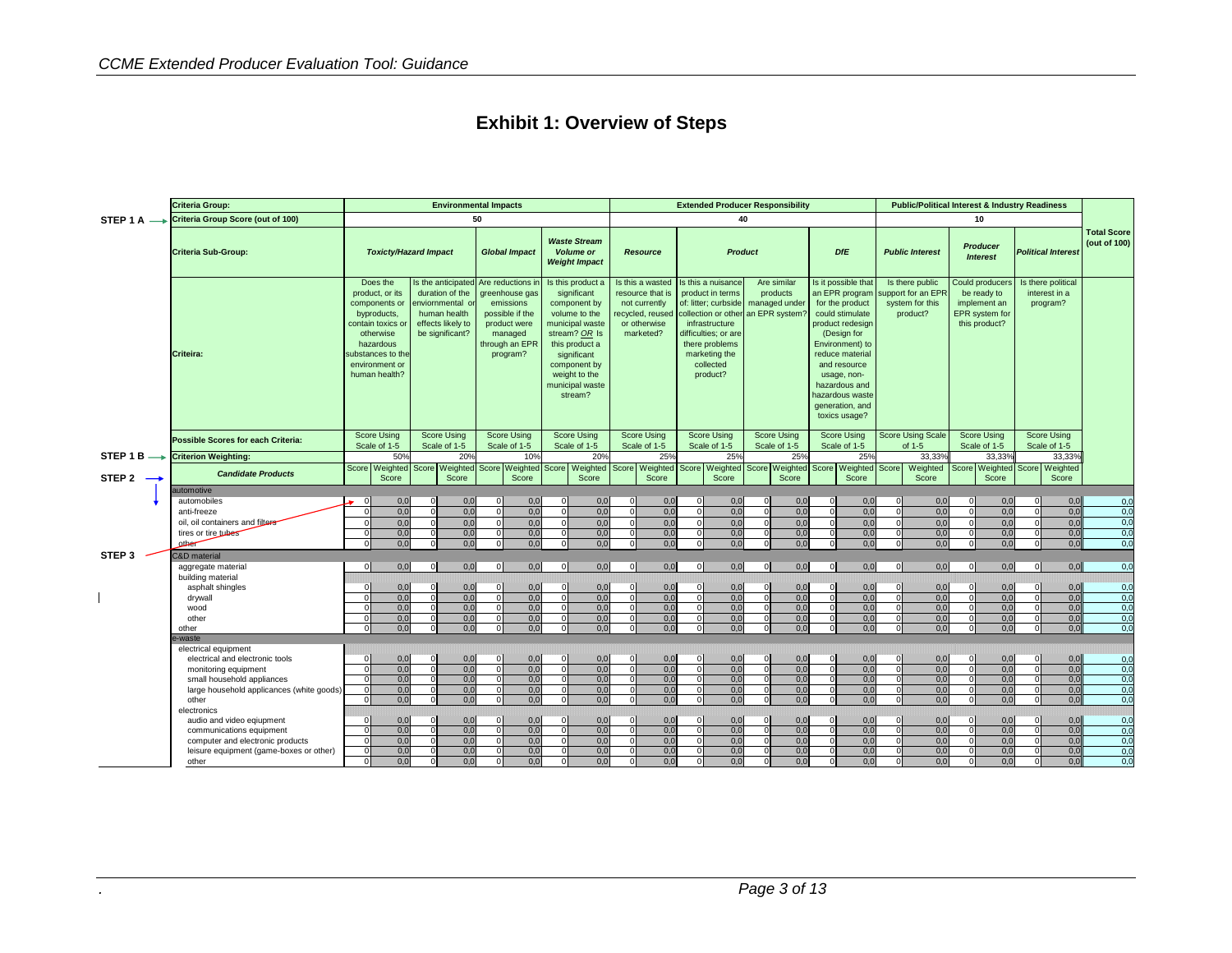# **STEP 1: WEIGHTING**

**Purpose:** The purpose of assigning weightings is to devise a system to effectively score a long list of candidate products with a defined set of criteria, allowing for criteria considered more important than others to have a higher weight assigned to them.

**Method:** This evaluation tool is designed to be flexible for each user and allow them to tailor the weightings to suit their needs. The first step is to review the criteria, then review the default weightings allocated and assign new weightings if desired.

There are two sub-tasks in this step. A) The three main groups of criteria outlined on the horizontal axis of the tool have a total number of points allotted to them out of 100; and B) each individual criterion has a specific weighting associated with it.

The three main groups of criteria are:

- Group 1: Environmental Impacts
- Group 2: Extended Producer Responsibility
- Group 3: Public/Political Interest & Industry Readiness

Step 1A: The user must first review the main groups of criteria and select or accept the number of points allotted for this group (this number is found in the white cells adjacent to the sub-title "Criteria Group Weighting"). To accept this allocated number of points the user does not do anything. To change this number the user manually inputs a new number in accordance with guidance outlined below in 1A.

Step 1B: The user must then review each individual criterion listed across the horizontal axis of the tool and select or accept default weightings assigned in the white cell adjacent to the sub-title "Criterion Weighting". There are eleven individual criteria to review. To accept default weightings the user does not do anything. Details on how to change default weightings are presented below in 1B.

**Additional Information:** In reviewing the scores/weightings, consider that these weightings were assigned based on a review of feedback provided by stakeholders interviewed, and feedback provided by CCME EPR Task Group members. Principles of effectiveness and efficiency were paramount in assigning these scores/weightings.

### **1A) Main Category Scores**

Review and accept or change the default scores allocated across the 3 main categories of criteria. These three groups of criteria are allocated a proportion of 100 points, so this point allocation can be changed by the user as long as the sum of the 3 categories of scores total 100%. Default weightings are as follows for the 3 groups of criteria:

Group 1: Environmental Impacts: 50 points

Group 2: Suitability for an Extended Producer Responsibility Program: 40 points Group 3: Public/Political Interest & Industry Readiness: 10 points.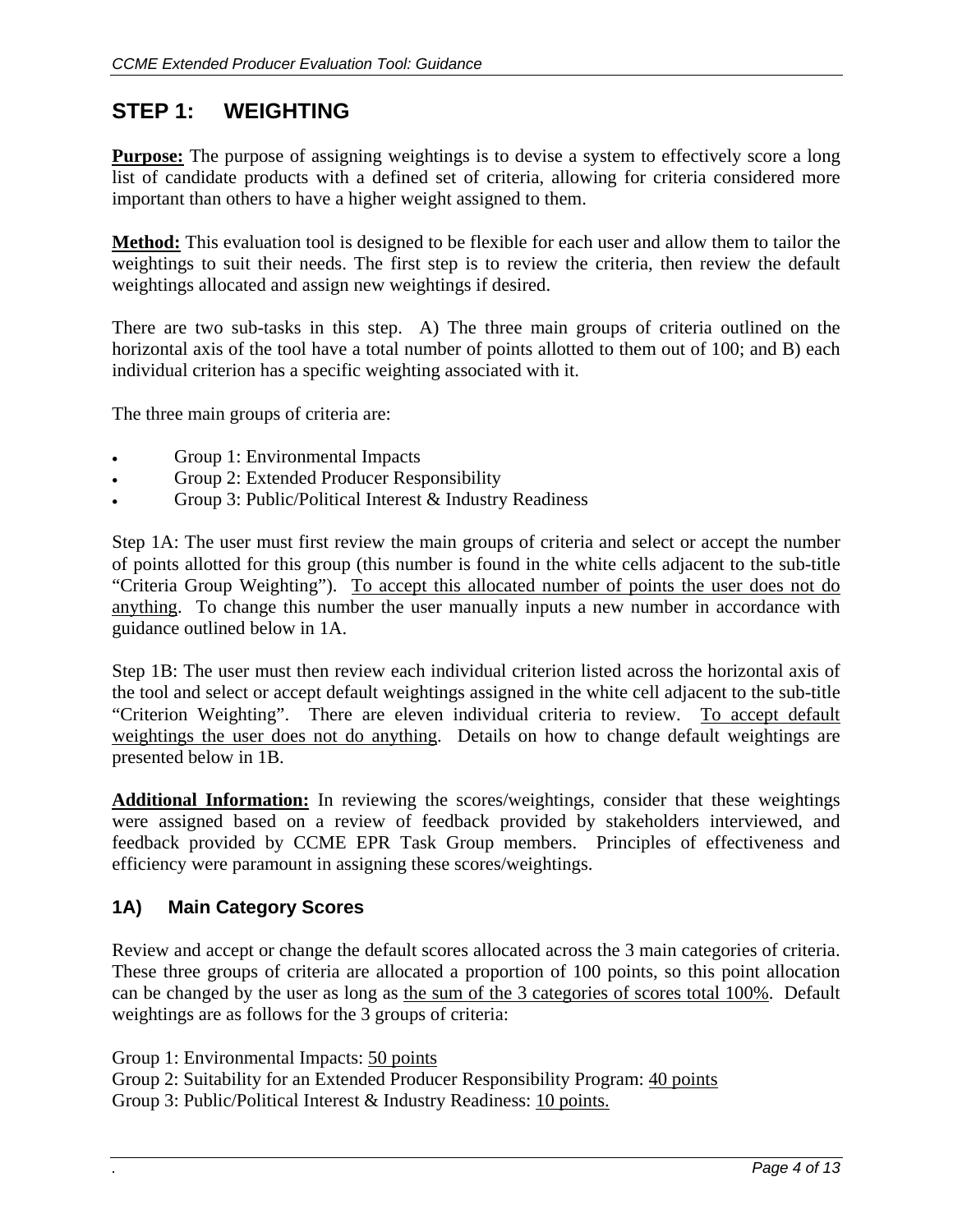# **1B) Individual Criterion Weighting**

Review and accept or change the default weightings allocated for each individual criterion. These individual weightings are outlined in white cells of Row 7 of the worksheet, and are a percentage of the total points for that category. For example, in the Environmental Impacts category (which has a default of 50 points, or the number of points assigned in 1A), the four criteria have been assigned an equal percentage of 25% each. However, any of these four weightings could be changed by the user if they wish, as long as the sum of the four weightings total 100%.

*Note that if an individual criterion weighting is changed (row 7 of the Excel sheet), the cells in the worksheet that calculate the score (in the column below each criterion) will automatically calculate the score using the new weighting. No further formatting changes will be required to the worksheet.* 

# **STEP 2: CATEGORIES**

**Purpose:** The purpose of reviewing the categories is to ensure the user will be evaluating only the products they are interested in evaluating (for example, the user would not want to evaluate products for which their jurisdiction already has EPR programming in effect or planned).

**Method:** This evaluation tool is designed to be flexible for each user and allow them to tailor the list to suit their needs. The user can review and select categories of candidate products which they would like to evaluate. There are two sub-steps involved:

Step 2A: Review the list of candidate products or categories, and Step 2B: Make desired changes to the candidate products categories.

Details on these sub-steps are outlined below.

**Additional Information:** In reviewing the categories, consider that the default list of candidate products presented in the evaluation tool includes feedback received from stakeholders, and stakeholder feedback received at a national EPR workshop, as well as from CCME EPR TG members. The list is intended to be flexible by allowing the user to add new products or simply ignore ones that they chose not to evaluate.

# **2A) Review List of Candidate Products/Categories**

This is a scoping task. One of the key elements to scope is each sub-category or "family" of products to evaluate. For example, a decision-maker might be considering an EPR program for electronics. The decision-maker would need to know what to include in the category of electronics, and whether it differs from the default listing provided. Consideration of families of products is particularly relevant where volume and handling characteristics are compatible with a multi-product EPR system. Where practical, EPR applied to a family of products may yield greater benefits than a single product program, while allowing for more efficient program delivery.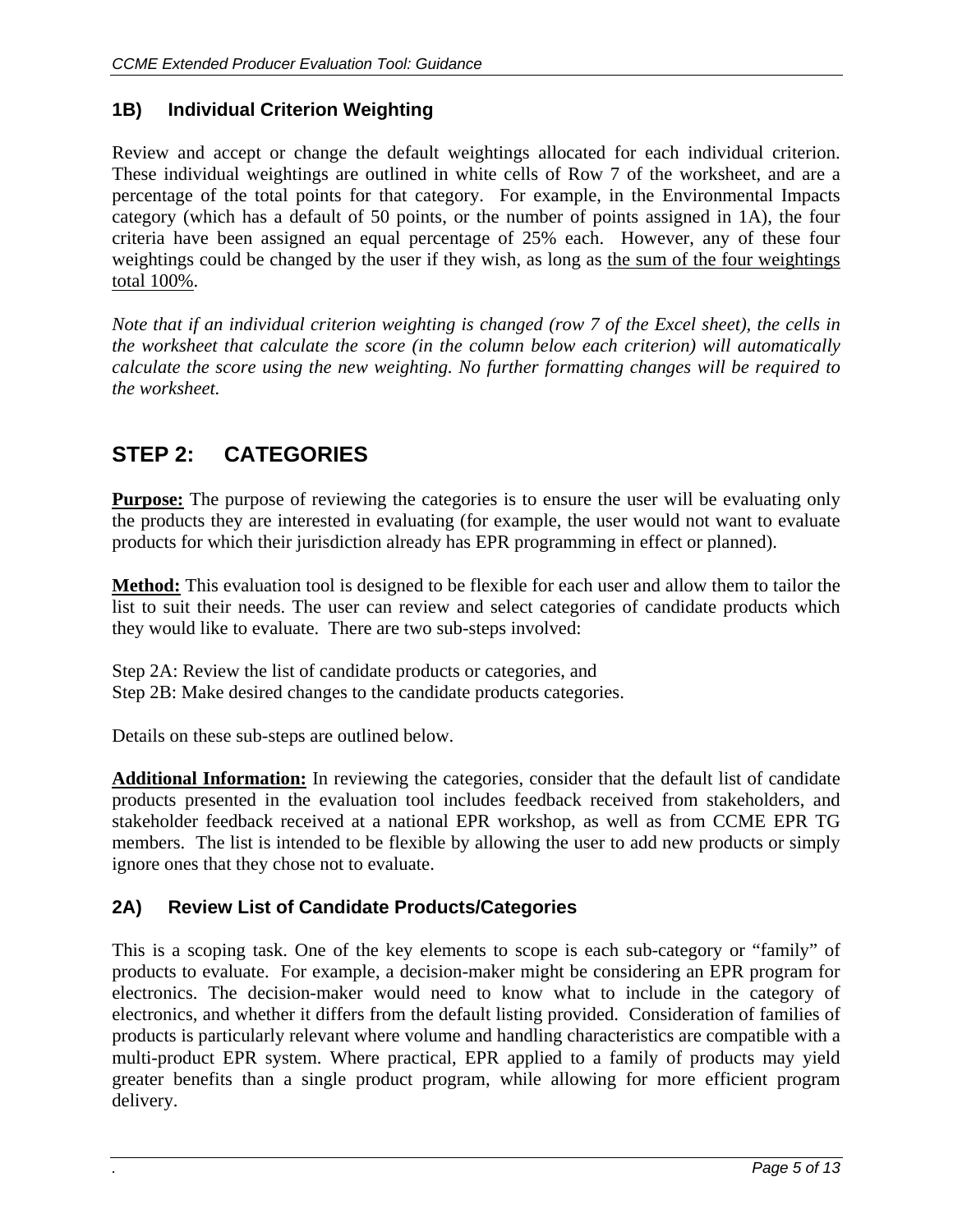Similarly, the user would not want to evaluate products for which their jurisdiction already has EPR programming in effect or planned.

## **2B) Make Desired Changes to Candidate Products/Categories**

To make any changes to the list of candidate products, type over the word "other" in each category as applicable, and enter the new product. Note, however, that this tool does not allow addition of new rows because the new cells won't have the calculations embedded in them. For this reason, additional products can only be added into each product category in the "other" row, *unless the user is a confident Excel user and can copy the formulas into new cells generated by inserting additional rows*. To compensate for this limitation, at the bottom of the worksheet up to 10 additional rows with "other" have been included, and additional candidate products can simply be typed into this cell. Undesirable product listings in rows can be deleted without changing calculations in remaining cells.

# **STEP 3: SCORING**

**Purpose:** The purpose of scoring each product is to systematically evaluate each candidate product for its suitability for EPR.

**Method:** For each criterion listed across the top of the matrix (horizontal axis) score each product on a scale of 1-5 according to the indicators on the following pages. Enter each score in the *white shaded cell below each criterion, in the appropriate row for each product being rated*. The total score for each product will automatically calculate in the cell to the immediate right of the score, based on weightings assigned in Tasks 1A and 1B. The total score for each product will appear in the right-hand column of the worksheet. If using this tool to compare a number of products, then following the scoring process, those products with the highest scores (out of 100 total points) are the priority candidates for an EPR program. If using this tool to assess the suitability of one product for EPR, then if the product scores 75 or above it can be considered highly suitable for EPR.

To conduct the scoring process, the user has 2 options:

- 1. Score one product across all the criteria (horizontal axis), then move on to next product. Advantages: the attributes of the product remain top of mind during the scoring for all criteria for the product.
- 2. Select the first criterion and score each product in the list before moving on to the next criterion. Advantages: by moving from one product to the next for each criterion, it may allow for better comparative scoring among products.

**Additional Information:** In scoring each criteria, consider that the objective of this evaluation tool is to identify suitability for EPR programs. As such, assigning a higher score on the scale of 1-5 indicates that the user views the product as more suitable for EPR, and a lower score indicates that the user views the product as less suitable for EPR. For each score, a scale to guide the decision-making process is presented below, along with indicators where applicable. References are included following the scoring guidance.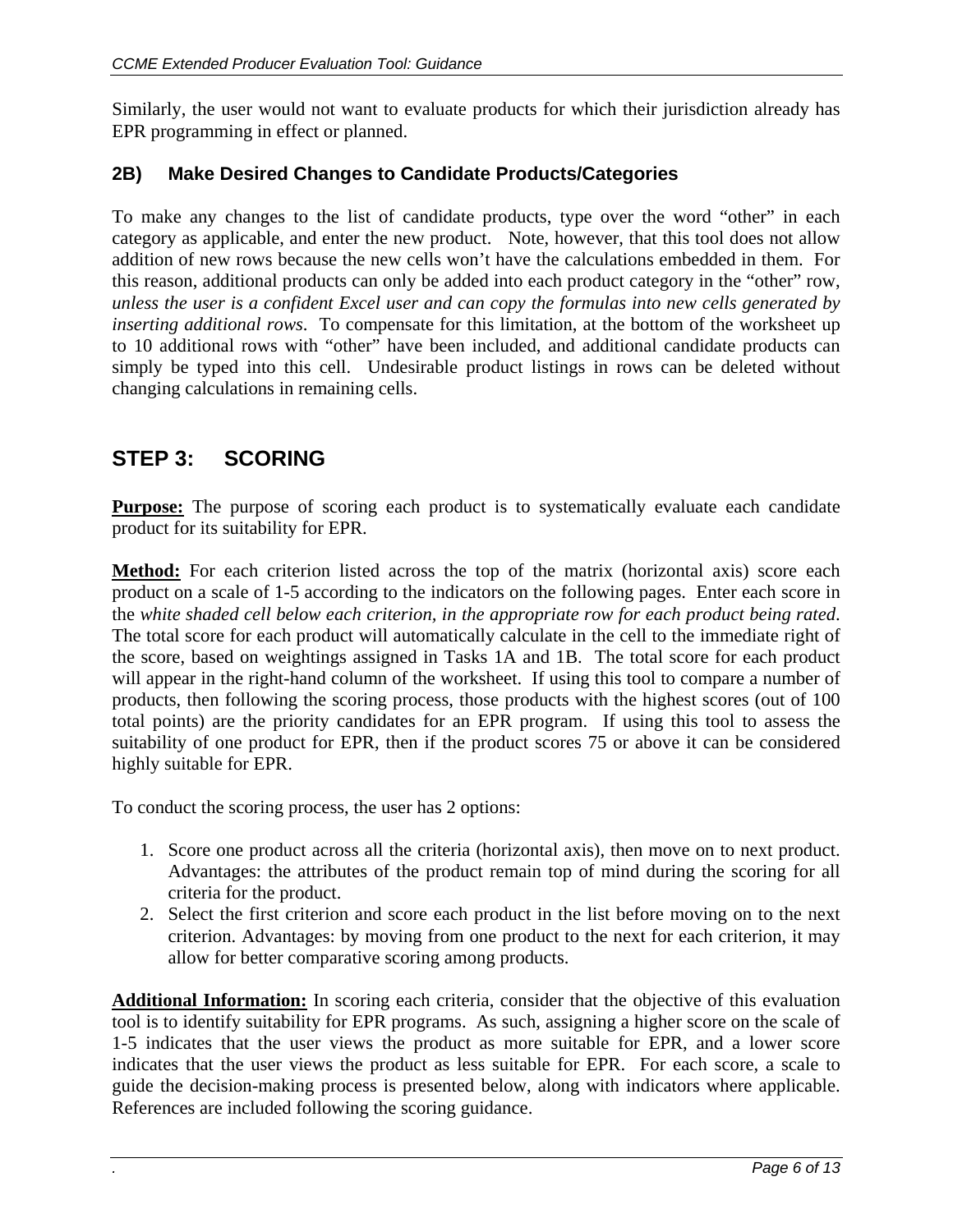There are three groups of main criteria categories within which scoring will take place. These are:

- Environmental Impacts
- Suitability for an Extended Producer Responsibility Program
- Public/Political Interest & Industry Readiness

There are 4 criteria within Environmental Impacts category, 4 criteria with the Suitability for an Extended Producer Responsibility Program category, and 3 criteria within the Public/Political Interest & Industry Readiness category, for a total of 11 criteria to score.

## **3A) Scoring: Environmental Impacts**

There are four criteria in this category. Recommendations for scoring each candidate product are presented below, and where applicable, indicators have been suggested in parenthesis along side each score. Enter each score into the Excel evaluation worksheet in the white cell adjacent to the product being evaluated, directly below the applicable criterion. References are included in Appendix A.

Methods to assess significance in this section could include:

- Use of expertise (in-house or consulting)
- Use of statistics (provincial or national) (see Appendix A of this document)
- Review municipal disposal data (contact large municipalities to obtain data)
- Conduct of waste audits (in-house or consulting).

### **1. Do the product, or its components or byproducts, contain toxics or other substances that are hazardous substances to the environment or human health?**

In scoring for this criterion, consider the known components or substances used in the product during *manufacture* which might impact use/reuse or end of life management (for example, toxic substances such as mercury is used in thermometers, cadmium and lead are used in many electronics). Consider also products that contain hazardous substances during product *use* (such as cleaners, paint, pesticides or other chemical compounds, or oil products). Also consider the likelihood of these substances having an impact on human health or the environment through manufacture, use/reuse or end of life management (for example, consider how widespread the product is in the marketplace and what the current end-of life management processes are in your jurisdiction).

 $1$  = the potential effects with this product are considered to be very low (product has very limited presence in the marketplace or there is no evidence of hazardous effects on the environment or human health from product use, disposal or recycling)

 $2$  = the potential effects with this product are considered to be low (product exists but is not widespread in the marketplace, or there is limited evidence with respect to hazardous effects on the environment or human health from product use, disposal or recycling )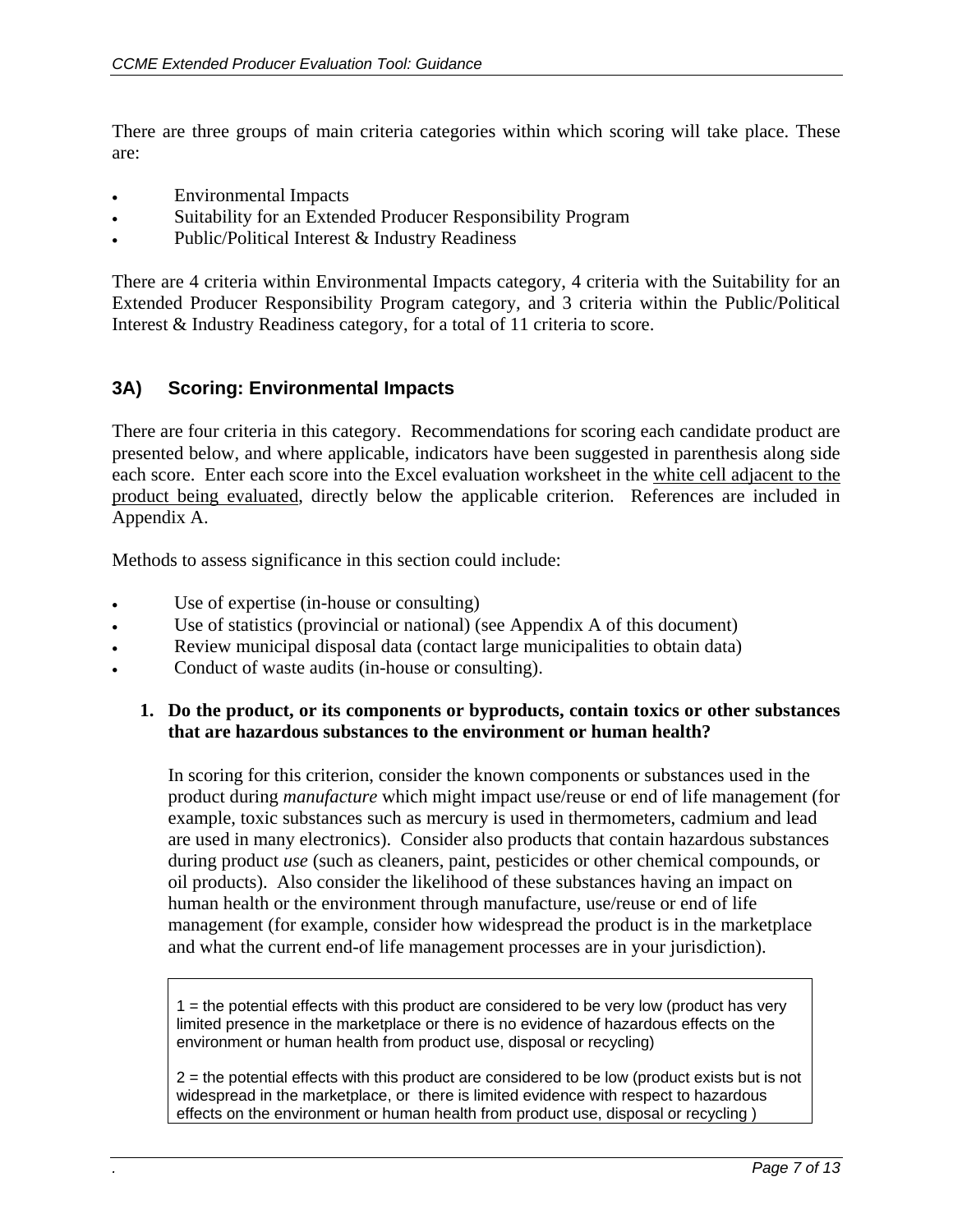3 = the potential effects with this product are considered to be moderate (product is widespread in the marketplace and evidence is unclear with respect to potential hazardous effects on the environment or human health from product use, disposal or recycling)

4 = the potential effects could be considered significant (product is widespread in the marketplace, and there is the potential for hazardous effects on the environment or human health, for example the product or its components include a substance on the DSL)

5 = the potential effects are considered to be very significant (product is widespread in the marketplace, and there are hazardous effects on the environment or human health, for example the product or its components include a substance that is a CEPA toxic or equivalent)

### **2. Is the anticipated duration of the environmental or human health effects likely to be significant?**

In considering scoring for this criterion, consider exposure or impact of impacts considered in criterion 1 above, during product manufacture (emissions or the use of substance inputs), use/reuse (emissions, etc.) or end of life management (recycling, or potential for landfill leachate, contaminated soil or groundwater).

1 = the anticipated duration of the effects could be considered temporary (the associated impacts to the environment would dissipate in hours)

2 = the anticipated duration of the effects could be considered short-term (the associated impacts to the environment would dissipate in days)

3 = the anticipated duration of the effects could be considered medium-term (the associated impacts to the environment would remain for weeks)

4 = the anticipated duration of the effects have the potential to be long-term (the associated impacts to the environment would remain for a few months)

5 = the anticipated duration of the effects are considered to be long-term ( a minimum of 6 months to a year for water, soil or sediment impacts: substances meeting the definition of "persistence" in Environment Canada's Toxic Substances Management Policy)

### **3. Are there greenhouse gas emissions associated with this product (including during manufacture, use or end of life management) and are reductions in these greenhouse gas emissions possible if the product were managed through an EPR program?**

In considering scoring for this criterion, consider avoided GHG emissions from landfill and garbage collection, and whether there would be the same or increased GHG emissions from collection, transportation and re-processing of recycled products (this might depend on existing recycling infrastructure and systems, and geographic size of jurisdiction).

1 = there are no significant reductions in net greenhouse gas emissions anticipated with an EPR program for this product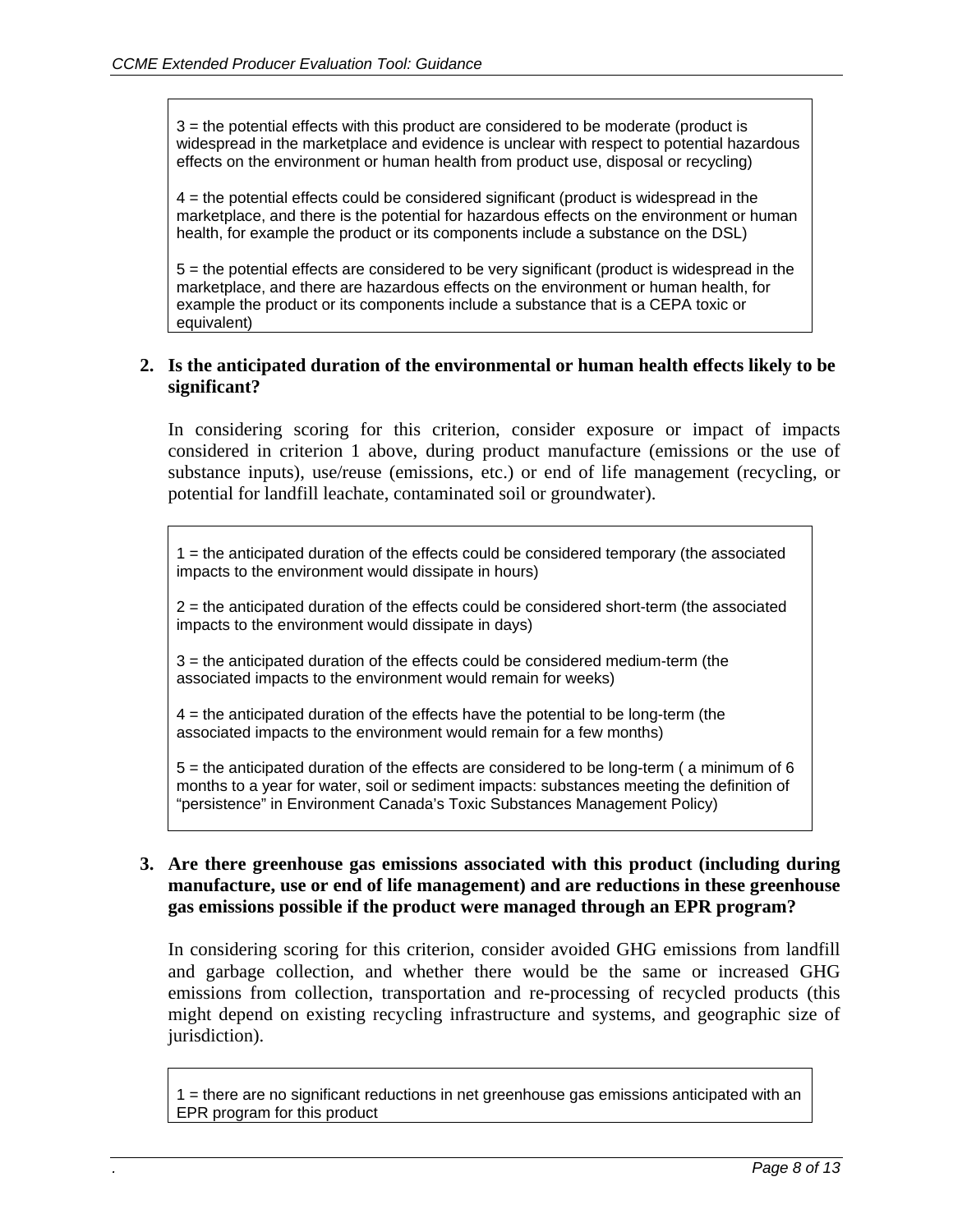2 = there are likely to be low reductions in net greenhouse gas emissions anticipated with an EPR program for this product

3 = there are likely to be moderate reductions in net greenhouse gas emissions anticipated with an EPR program for this product

4 = there are likely to be high reductions in net greenhouse gas emissions anticipated with an EPR program for this product

5 = there are likely to be very high reductions in net greenhouse gas emissions anticipated with an EPR program for this product

### **4. Is this product a significant component by volume to municipal waste stream?**

OR

Is this product a significant component by weight to municipal waste stream?

Please consider scores for *both* weight and volume, and then enter the higher of the two scores into the Excel evaluation worksheet in the white cell adjacent to the product being evaluated, directly below the applicable criterion. This will ensure that the aspect (weight or volume) which is most problematic is considered to be a higher candidate for EPR.

1 = not at all significant  $(< 0.5\%)$  by volume or weight of the waste stream

 $2$  = not significant (0.5 – 2.0%) by volume or weight of the waste stream

 $3 =$  average (2.0 - 3.5%) by volume or weight of the waste stream

 $4 =$  significant (3.5% - 5.0%) by volume or weight of the waste stream

 $5 =$  very significant ( $>5.0\%$ ) by volume or weight of the waste stream

### **3B) Scoring: Extended Producer Responsibility**

There are four criteria in this category. Recommendations for scoring each candidate product are presented below, and where applicable, indicators have been suggested in parenthesis along side each score). Enter each score into the Excel evaluation worksheet in the white cell adjacent to the product being evaluated, directly below the applicable criterion.

### **1. Is this a wasted resource that is not currently recycled, reused or otherwise marketed?**

1 = there are an extensive number of effective reuse/recycling opportunities for this product already, with high participation rates, and there would limited benefits for an EPR program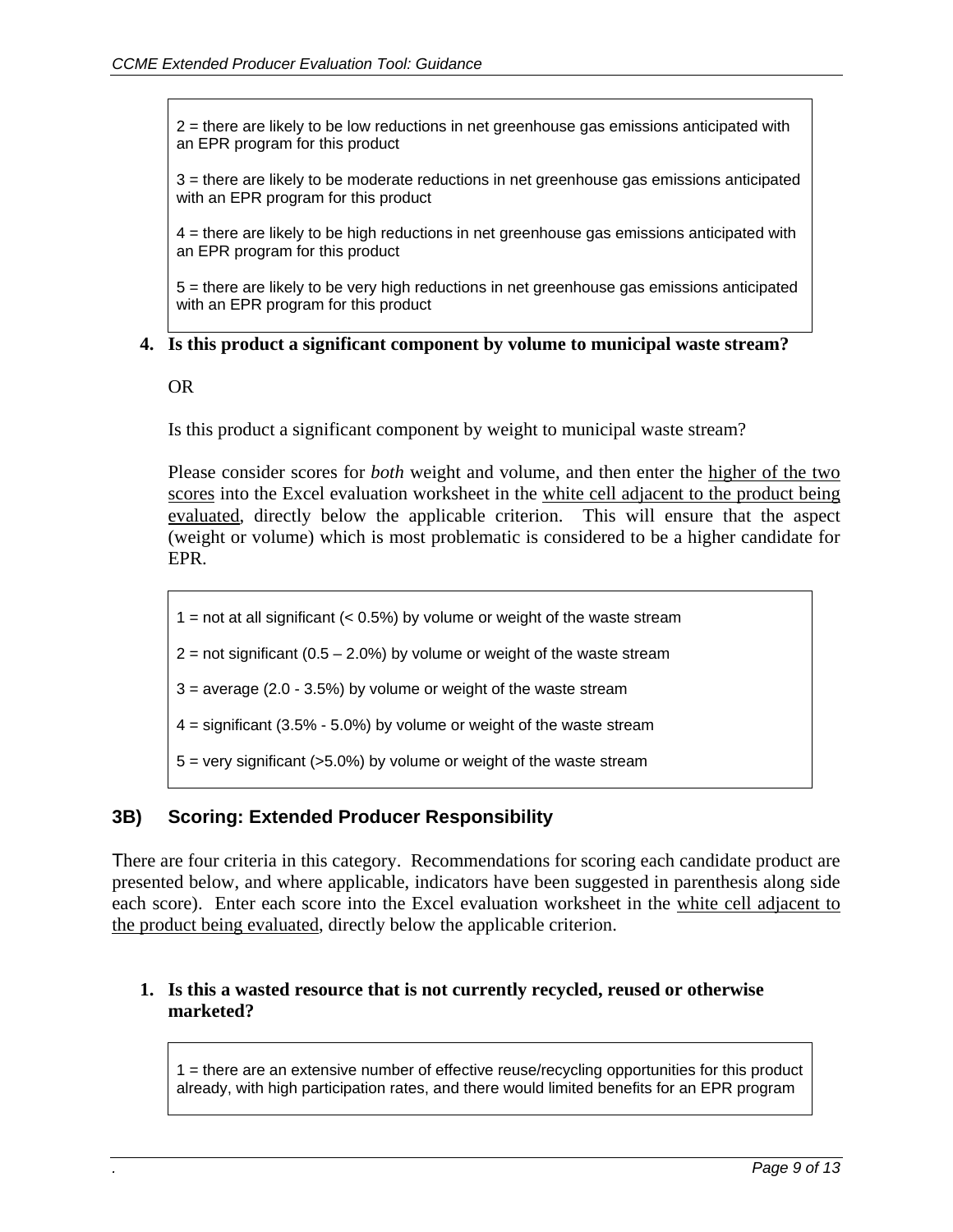2 = there are many reuse/recycling opportunities for this product with moderate participation rates, so there would be some benefit in an EPR program

3 = ad-hoc reuse or recycling is available for this product (i.e. less than half of municipalities or retailers in the jurisdictions offer some reuse/recycling program, with a moderate level of participation, so there are potential benefits of an EPR program).

4 = this is a wasted resource not currently recycled, reused or otherwise marketed, with the exception of a few cases (i.e. 1-2 municipalities / retailers that do reuse/recycle this product with low participation levels), so there are potential benefits of an EPR program.

5 = this resource is not at all reused or recycled or otherwise marketed, so there are significant potential benefits of an EPR program.

- **2. Is this a nuisance product in terms of: product use/reuse; litter; curbside collection or other infrastructure difficulties; or are there problems marketing the collected product?** 
	- $1 =$  none of these issues are a problem
	- $2 = (intermediate)$
	- 3 = some of these issues are a problem
	- $4 = (intermediate)$
	- 5 = all of these issues are a problem

### **3. Are similar products managed under an EPR system?**

In scoring this criterion, consider similarities in product families such as electronics (an EPR program may exist for computer monitors and hard drives, but not printers). Similarly, an EPR program may exist for glass bottles but not aluminum cans, for the same product.

- 1 = there are no related products managed under an EPR system
- $2 = (intermediate)$
- 3 = there are a some related products managed under an EPR system
- $4 = (intermediate)$
- 5 = there are many related products are managed under an EPR system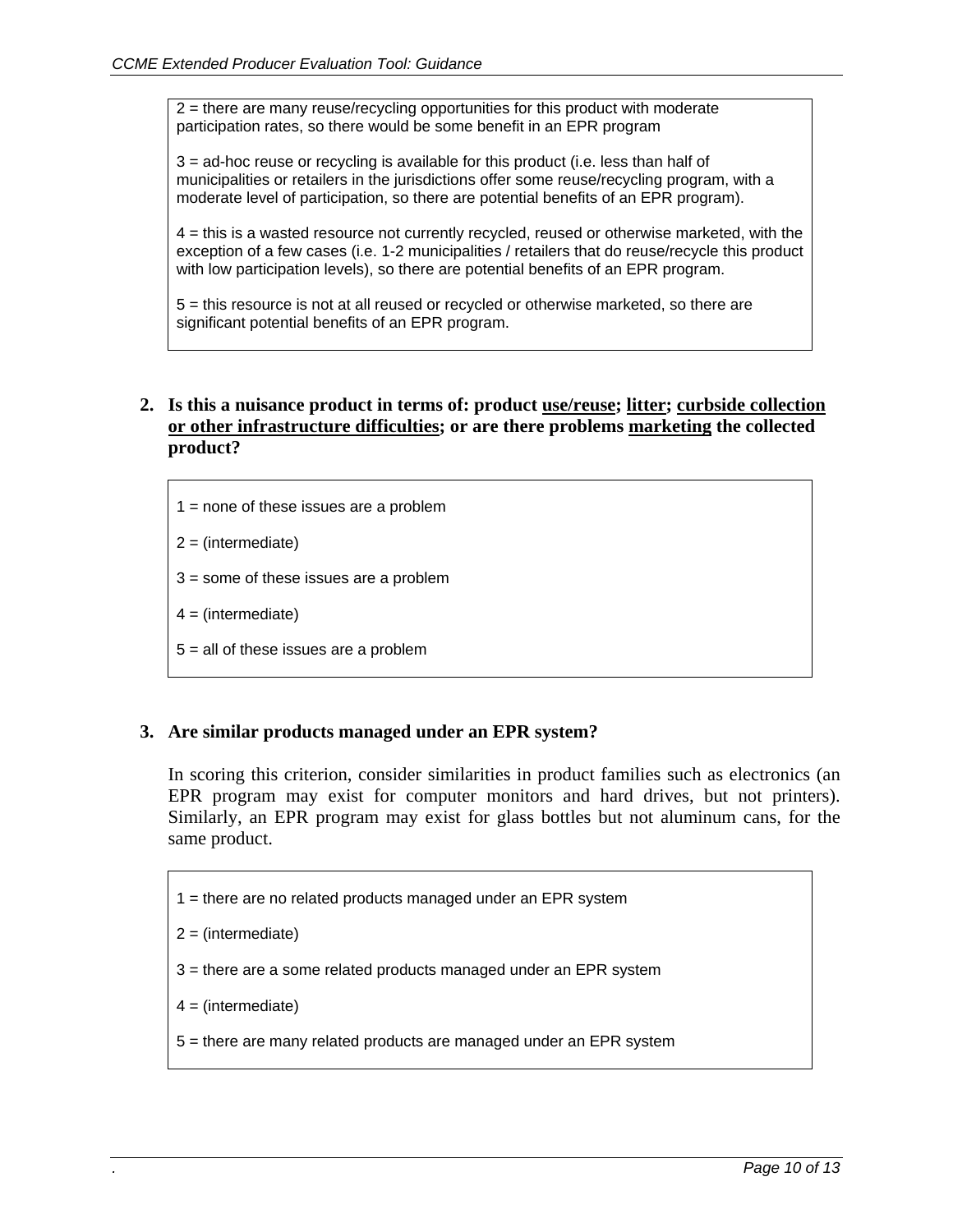### **4. Is it possible that an EPR program for the product could stimulate product redesign (Design for Environment) to reduce material and resource usage, non-hazardous and hazardous waste generation, and toxics usage?**

1 = it is extremely unlikely that an EPR program could stimulate DfE (due to reasons such as product design limitations related to public health, safety, or security)

2 = it is unlikely that an EPR program could stimulate DfE (due to reasons such as inherent difficulties in identifying producers and engaging them in constructive dialogue for example)

3 = it is possible that an EPR program could stimulate DfE (due to reasons such as producers are easily identified and there have been signals of willingness to discuss environmental aspects of their products and DfE concepts)

4 = it is likely that an EPR program could stimulate DfE (due to reasons such as there is a substantial amount of evidence that industry is interested in DfE)

5 =it is quite likely that an EPR program could stimulate DfE (due to reasons such as there are known cases where this has happened before for this product in other jurisdictions, or because industry is already engaged in similar sustainability efforts)

### **3bC) Scoring: Public/Political Interest and Industry Readiness**

There are three criteria in this category. Recommendations for scoring each candidate product are presented below, and where applicable, indicators have been suggested in parenthesis along side each score). Enter each score into the Excel evaluation worksheet in the white cell adjacent to the product being evaluated, directly below the applicable criterion.

### **1. Is there public support for an EPR system for this product?**

In scoring this criterion, evidence of public support to consider would include information sources such as newspapers, television news channels, news radio, community centres, community associations, municipal stakeholder advisory councils, and environmental non-governmental organizations.

- 1 = there is no evidence of any public support for an EPR program
- $2 = (intermediate)$
- 3 = there is some evidence of public support for an EPR program
- $4 = (intermediate)$

5 = there is a substantial amount evidence demonstrating solid public support for an EPR program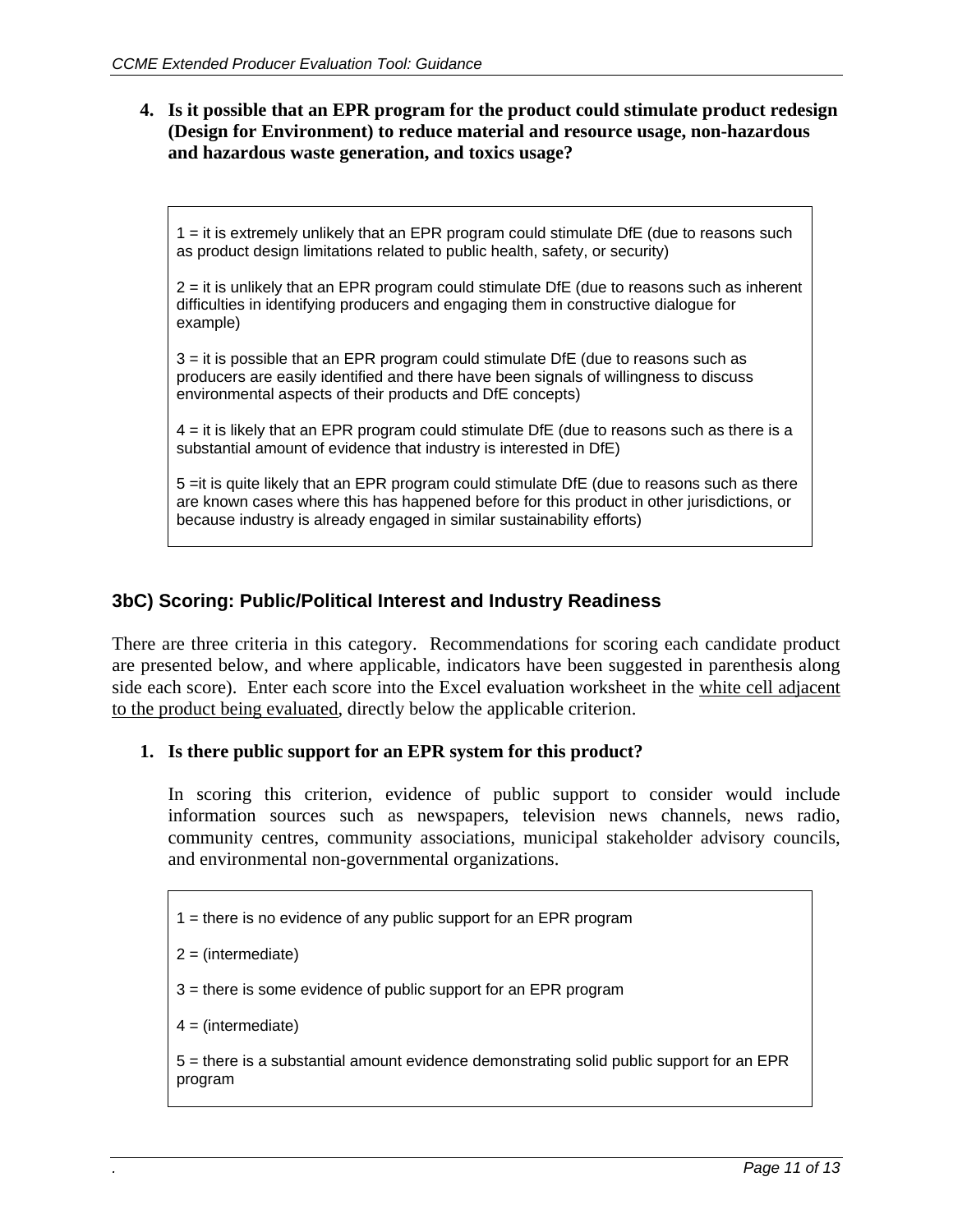### **2. Could producers be ready to implement an EPR system for this product?**

1 = there is no evidence that producers could be ready to implement an EPR program (for example, there are no planned formal or informal discussions with producers on this topic)

2 = there is limited evidence that producers could be ready to implement an EPR program (for example, there are no planned formal discussions with producers on this topic, however informal discussions with key individuals show there could be interest among some players)

3 = there is some evidence that producers could be ready to implement an EPR program (for example, formal discussions are planned with producers on this topic)

4 = there is clear evidence that producers could be ready to implement an EPR program (for example, regular, formal discussions are taking place with producers on this topic)

5 = there is a substantial amount of evidence that producers could be ready to implement an EPR program (for example, regular, formal discussions are taking place with producers on this topic and signals have been made such as preliminary input on program structure or principles, etc.)

### **3. Is there political interest in a program?**

In scoring this criterion, evidence of political interest includes federal, provincial or municipal government media releases, signals of policy changes or priority changes among government, government program funding levels, political speeches, etc. as well as knowledge of upcoming issues such as a large landfill nearing capacity.

 $1 =$  there is no current or anticipated political interest in the program

2 = there is no current political interest in the program, although there is some anticipated political interest (based on recent events, for example…public knowledge that a large landfill is reaching capacity could be classified as anticipated political interest)

3 = there is a low level of current or anticipated political interest in the program

4 = there is a moderate level of current political interest in the program

5 = there is a high level of current political interest in the program